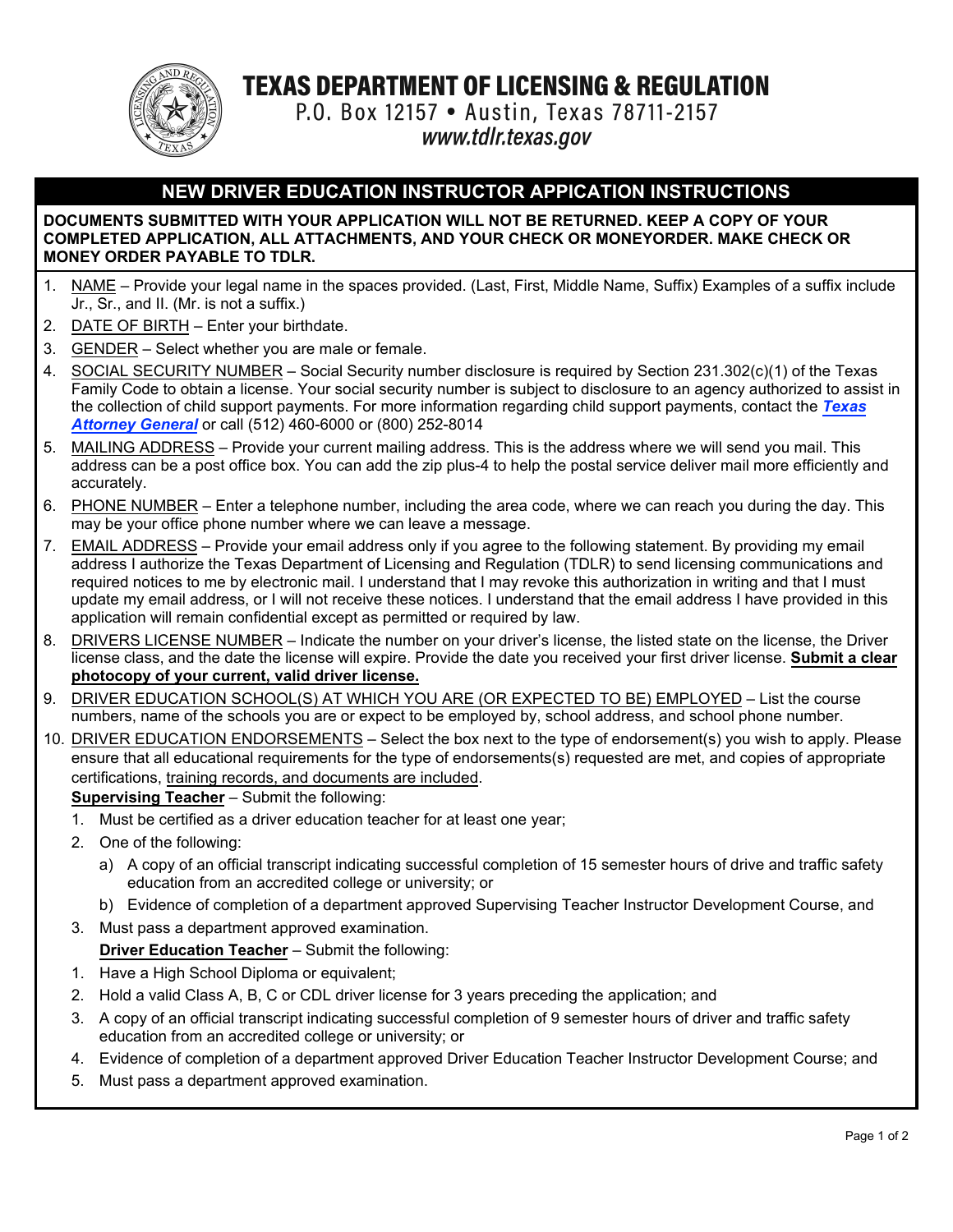#### **Teaching Assistant** – Submit the following:

- 1. A copy of an official transcript indicating successful completion of 6 semester hours of driver and traffic safety education from an accredited college or university; or
- 2. Evidence of completion of a department approved Teaching Assistant Instructor Development Course; and
- 3. Must pass a department approved examination
- 11. EMPLOYMENT EXPERIENCE FOR THE LAST YEAR List the schools, address, duties, subjects taught with the beginning and ending dates. Note: if more space is need add another piece of paper. The \$50.00 processing fee may be waived for a driver education instructor license applicant who is a current driver education teacher in a public school.
- 12. CRIMINAL HISTORY Indicate if you have ever been convicted of, or placed on deferred adjudication for, any Misdemeanor or Felony, other than a minor traffic violation. If YES, complete and attach a *Criminal History [Questionnaire \(PDF\)](https://www.tdlr.texas.gov/MISC/lic002.pdf)* for each offense.

If you are worried your criminal history could prevent you from getting this license, Texas allows you to have your criminal history evaluated before submitting your application and non-refundable fees. To request a criminal history evaluation, submit a *Criminal History [Evaluation](https://www.tdlr.texas.gov/crimHistoryEval.htm) Letter*, a completed *[Criminal History Questionnaire \(PDF\)](https://www.tdlr.texas.gov/MISC/lic002.pdf)* for each crime you were convicted of, or placed on deferred adjudication for, and a \$10.00 fee.

#### **REQUIRED FOR ALL NEW APPLICANTS:**

**Fingerprinting: All new applicants must submit fingerprints for a national criminal history record review.** The applicant is responsible for paying the fee associated with this review to the fingerprint service vendor used by Texas Department of Public Safety. Once your completed application is received by TDLR, instructions on how to schedule an appointment to be fingerprinted will be emailed to you. Be sure your email address is current and legible to receive the fingerprinting information. To be eligible for licensing, you must successfully pass a criminal history background check.

- 13. DISCIPLINARY ACTION HISTORY Indicate if you have ever had an occupational license, certification, or registration suspended, revoked, or denied in any state. If Yes, complete, and attach a *[Disciplinary Action Questionnaire](https://www.tdlr.texas.gov/misc/Disciplinary%20Action%20Questionnaire.pdf) (PDF)* for each disciplinary action.
- 14. STATEMENT OF APPLICANT Carefully read the statement of applicant before dating and signing your application.

**APPLICATION INFORMATION FOR MILITARY SERVICE MEMBERS, MILITARY VETERANS AND MILITARY SPOUSES** The Texas Department of Licensing and Regulation recognizes the contributions of our active-duty military service members, their spouses, and veterans. If you want to use one of the licensing options available to military service members, military veterans, and military spouses, please complete the *Military Service Member, Military Veteran or Military Spouse [Supplemental Application \(PDF\)](https://www.tdlr.texas.gov/misc/militarysupplemental.pdf)* and attach it with your license application. If you have additional questions about qualifications, training or experience requirements relating to occupation licensing for military service members, military veterans or military spouses please go to the *[TDLR Military Information web page](https://www.tdlr.texas.gov/military/)*.

#### **SEND YOUR COMPLETED APPLICATION AND REQUIRED DOCUMENTS TO:**

Texas Department of Licensing and Regulation P.O. Box 12157 Austin, TX 78711-2157

Documents submitted with your application will not be returned. Keep a copy of your completed application, all attachments, and you check or money order. Do not send cash.

For additional information about the Driver Education and Safety Program, please visit the *TDLR [website](https://www.tdlr.texas.gov/)*. You can request assistance or submit required attachments via *[TDLR webform](https://www.tdlr.texas.gov/help/)* or fax (512) 475-2871. You may contact Customer Service Representatives by calling (800) 803-9202 (in-state only) or (512) 463-6599; Relay Texas - TDD (800) 735-2989. Customer Service Representatives are available Monday through Friday, from 7:00 a.m. until 6:00 p.m. Central Time (excluding holidays).

#### **TDLR Public Information Act Policy:**

This document is subject to the Texas Public Information Act. With certain exceptions, information in this document may be made available to the public. For more information, view the *[TDLR Public Information Act Policy](https://www.tdlr.texas.gov/disclaimer.htm#PublicInfoPolicy)*.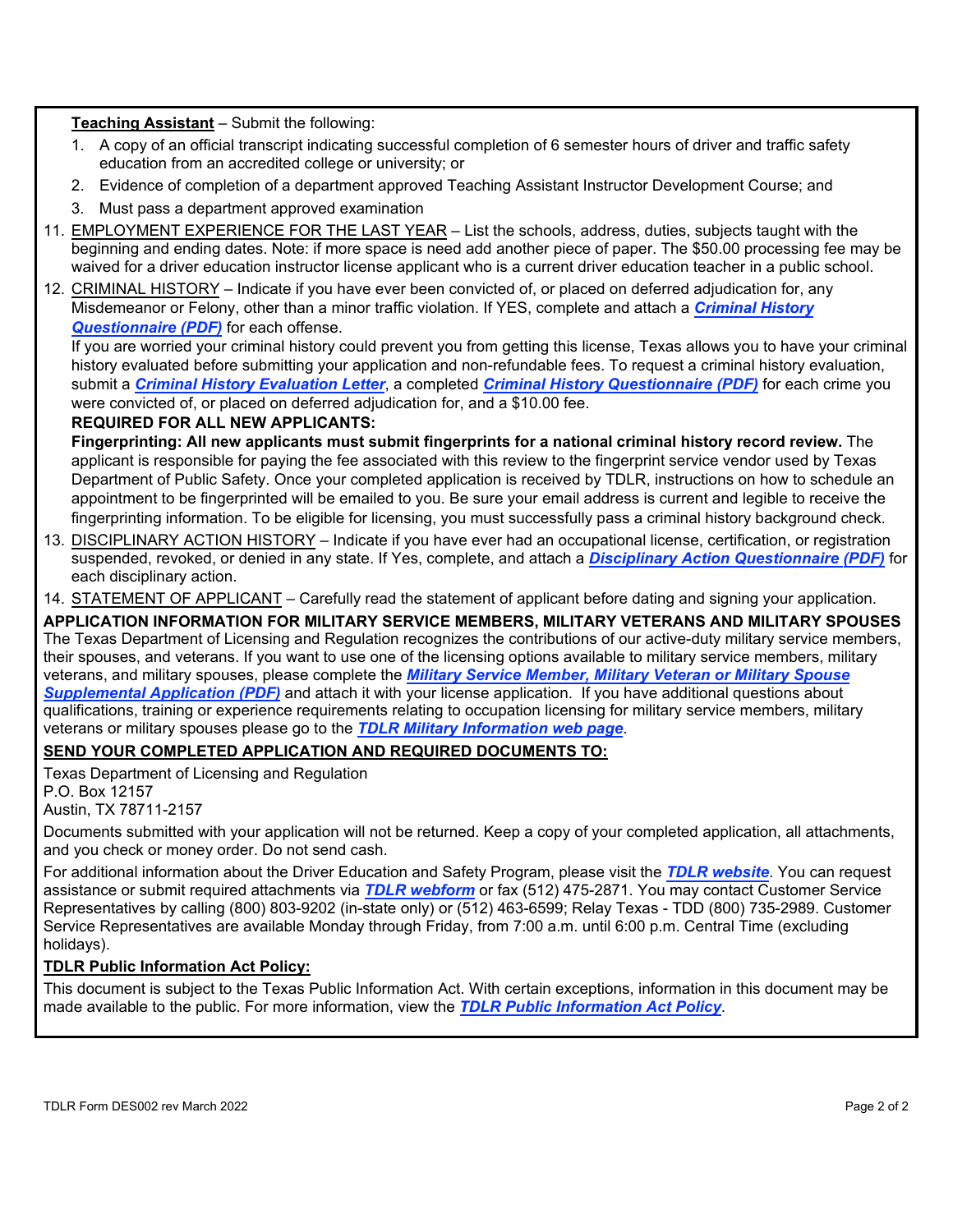

# **TEXAS DEPARTMENT OF LICENSING & REGULATION**

P.O. Box 12157 - Austin, Texas 78711-2157

www.tdlr.texas.gov

## **NEW DRIVER EDUCATION INSTRUCTOR LICENSE APPLICATION**

**This completed form must be accompanied by required educational documents and the application fee. APPLICATION FEE: \$50(FEE IS NON-REFUNDABLE)**

| 1.                                                                                                                                                                                                                                                        | Name:                                                                             |                                                                                                                                      |        |                                                                         |                         |                                                  |                                     |       |                     |         |  |  |  |
|-----------------------------------------------------------------------------------------------------------------------------------------------------------------------------------------------------------------------------------------------------------|-----------------------------------------------------------------------------------|--------------------------------------------------------------------------------------------------------------------------------------|--------|-------------------------------------------------------------------------|-------------------------|--------------------------------------------------|-------------------------------------|-------|---------------------|---------|--|--|--|
| Last, First, Middle Name, Suffix (Jr., Sr., III)                                                                                                                                                                                                          |                                                                                   |                                                                                                                                      |        |                                                                         |                         |                                                  |                                     |       |                     |         |  |  |  |
| 2.                                                                                                                                                                                                                                                        | Gender:<br>3.<br>Date of Birth:                                                   |                                                                                                                                      |        | 4.                                                                      |                         | <b>Social Security Number:</b>                   |                                     |       |                     |         |  |  |  |
|                                                                                                                                                                                                                                                           |                                                                                   |                                                                                                                                      | Male   | Female                                                                  |                         |                                                  |                                     |       |                     |         |  |  |  |
| 5.                                                                                                                                                                                                                                                        |                                                                                   | Month/Day/Year<br>Mailing Address: (Used to receive mail from TDLR)                                                                  |        |                                                                         |                         | See instruction sheet for disclosure information |                                     |       |                     |         |  |  |  |
|                                                                                                                                                                                                                                                           |                                                                                   |                                                                                                                                      |        |                                                                         |                         |                                                  |                                     |       |                     |         |  |  |  |
|                                                                                                                                                                                                                                                           | Number, Street Name, Suite Number/Apartment Number, City, State, Zip Code         |                                                                                                                                      |        |                                                                         |                         |                                                  |                                     |       |                     |         |  |  |  |
|                                                                                                                                                                                                                                                           | 6. Phone Number:                                                                  |                                                                                                                                      |        | <b>Email Address:</b><br>7.                                             |                         |                                                  |                                     |       |                     |         |  |  |  |
|                                                                                                                                                                                                                                                           |                                                                                   | (Area Code) Phone Number                                                                                                             |        | (ex:johndoe@gmail.com) See instruction sheet for disclosure information |                         |                                                  |                                     |       |                     |         |  |  |  |
| 8.                                                                                                                                                                                                                                                        |                                                                                   | <b>Driver License #:</b>                                                                                                             | State: | Class:                                                                  | <b>Expiration Date:</b> |                                                  | Date First Driver License Received: |       |                     |         |  |  |  |
|                                                                                                                                                                                                                                                           |                                                                                   |                                                                                                                                      |        |                                                                         |                         |                                                  |                                     |       |                     |         |  |  |  |
|                                                                                                                                                                                                                                                           |                                                                                   |                                                                                                                                      |        |                                                                         | Month/Day/Year          |                                                  | Month/Day/Year                      |       |                     |         |  |  |  |
|                                                                                                                                                                                                                                                           | Driver Education School(s) at which you are (or expected to be employed).<br>9.   |                                                                                                                                      |        |                                                                         |                         |                                                  |                                     |       |                     |         |  |  |  |
|                                                                                                                                                                                                                                                           | Name of Licensed School<br>Course #                                               |                                                                                                                                      |        |                                                                         | <b>Address</b>          | City                                             |                                     | State | <b>Phone Number</b> |         |  |  |  |
| Iс                                                                                                                                                                                                                                                        |                                                                                   |                                                                                                                                      |        |                                                                         |                         |                                                  |                                     |       |                     |         |  |  |  |
| Iс                                                                                                                                                                                                                                                        |                                                                                   |                                                                                                                                      |        |                                                                         |                         |                                                  |                                     |       |                     |         |  |  |  |
| Iс                                                                                                                                                                                                                                                        |                                                                                   |                                                                                                                                      |        |                                                                         |                         |                                                  |                                     |       |                     |         |  |  |  |
| 10. Driver Education Endorsements:<br>Indicate the type of endorsement(s) which you wish to apply. Please ensure that all educational requirements for<br>the type of endorsement(s) requested are met, and copies of appropriate certifications/training |                                                                                   |                                                                                                                                      |        |                                                                         |                         |                                                  |                                     |       |                     |         |  |  |  |
|                                                                                                                                                                                                                                                           |                                                                                   | records/documents are included.                                                                                                      |        |                                                                         |                         |                                                  |                                     |       |                     |         |  |  |  |
|                                                                                                                                                                                                                                                           |                                                                                   | Supervising Teacher (15 Semester Hours of Driver Education Teacher Instructor & Traffic Safety Education + Exam)                     |        |                                                                         |                         |                                                  |                                     |       |                     |         |  |  |  |
| Driver Education Teacher (9 Semester Hours of Driver & Traffic Safety Education + High School Diploma or Equivalent + Valid<br>$\mathbf{L}$<br>Class A, B, C or CDL Driver License + Exam)                                                                |                                                                                   |                                                                                                                                      |        |                                                                         |                         |                                                  |                                     |       |                     |         |  |  |  |
|                                                                                                                                                                                                                                                           | Teaching Assistant (6 Semester Hours of Driver & Traffic Safety Education + Exam) |                                                                                                                                      |        |                                                                         |                         |                                                  |                                     |       |                     |         |  |  |  |
| Evidence of completion of all educational requirements must be submitted                                                                                                                                                                                  |                                                                                   |                                                                                                                                      |        |                                                                         |                         |                                                  |                                     |       |                     |         |  |  |  |
|                                                                                                                                                                                                                                                           |                                                                                   | 11. Employment experience for the last year. (To waive the \$50 processing fee, provide the public school district information where |        |                                                                         |                         |                                                  |                                     |       |                     |         |  |  |  |
| you are currently employed and teaching driver education.)                                                                                                                                                                                                |                                                                                   |                                                                                                                                      |        |                                                                         |                         | Duties / Subject Taught                          |                                     |       | From                | To      |  |  |  |
|                                                                                                                                                                                                                                                           |                                                                                   | Employer / School                                                                                                                    |        | Address, City, State, Zip Code                                          |                         |                                                  |                                     |       | (Mo/Yr)             | (Mo/Yr) |  |  |  |
|                                                                                                                                                                                                                                                           |                                                                                   |                                                                                                                                      |        |                                                                         |                         |                                                  |                                     |       |                     |         |  |  |  |
|                                                                                                                                                                                                                                                           |                                                                                   |                                                                                                                                      |        |                                                                         |                         |                                                  |                                     |       |                     |         |  |  |  |
|                                                                                                                                                                                                                                                           |                                                                                   |                                                                                                                                      |        |                                                                         |                         |                                                  |                                     |       |                     |         |  |  |  |
|                                                                                                                                                                                                                                                           |                                                                                   |                                                                                                                                      |        |                                                                         |                         |                                                  |                                     |       |                     |         |  |  |  |